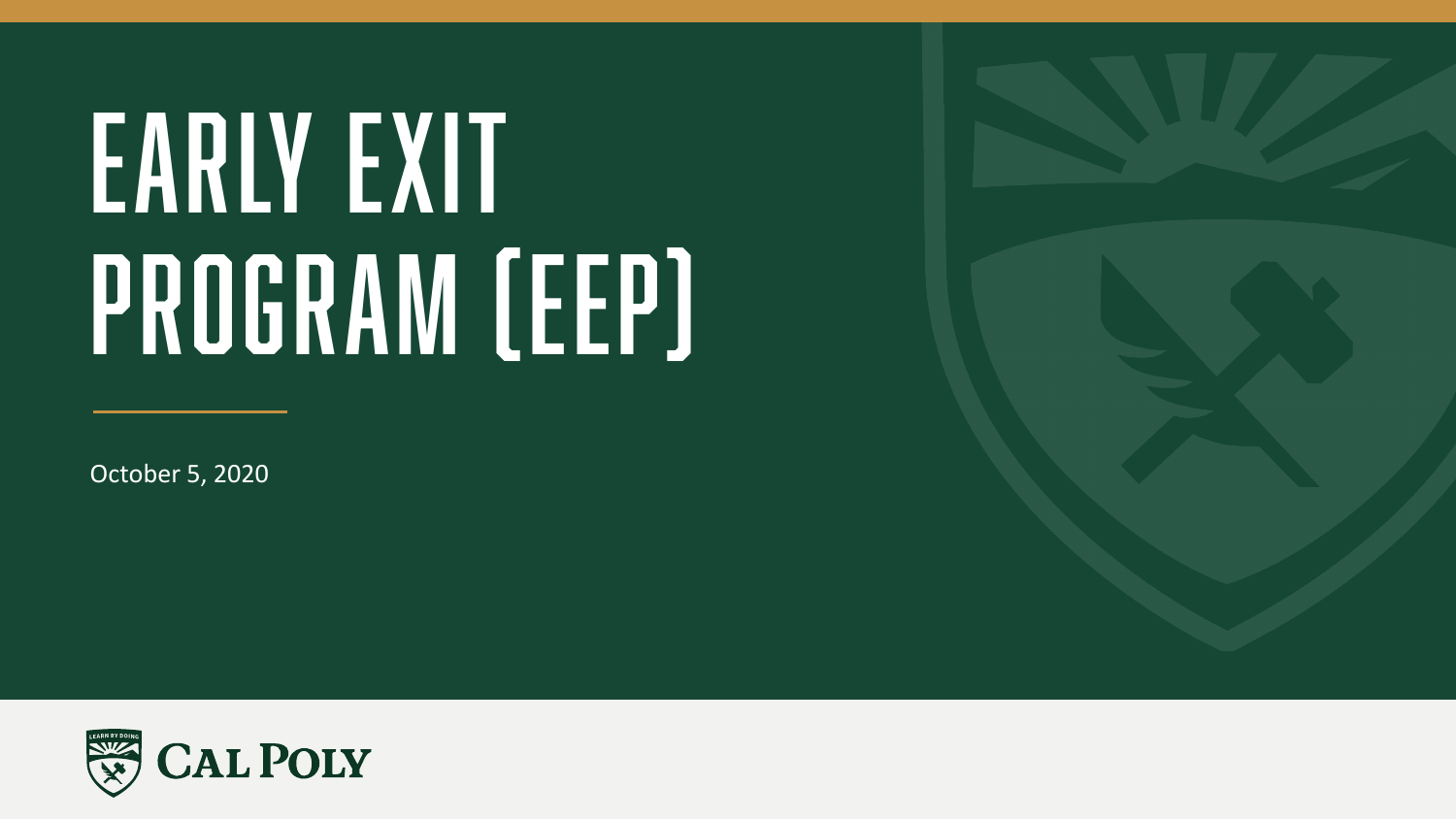### Early Exit Program

- Application period Oct 1 through Oct 21
- Voluntary separation program
- Eligibility requirements:
	- <sup>o</sup> Permanent faculty and staff
	- <sup>o</sup> MPPs
	- <sup>o</sup> Temporary full-time lectures (per 12.12 & 12.13 of CFA/CSU CBA)
	- <sup>o</sup> CalPERS retirement eligible
	- <sup>o</sup> Five (5) years Cal Poly service credit

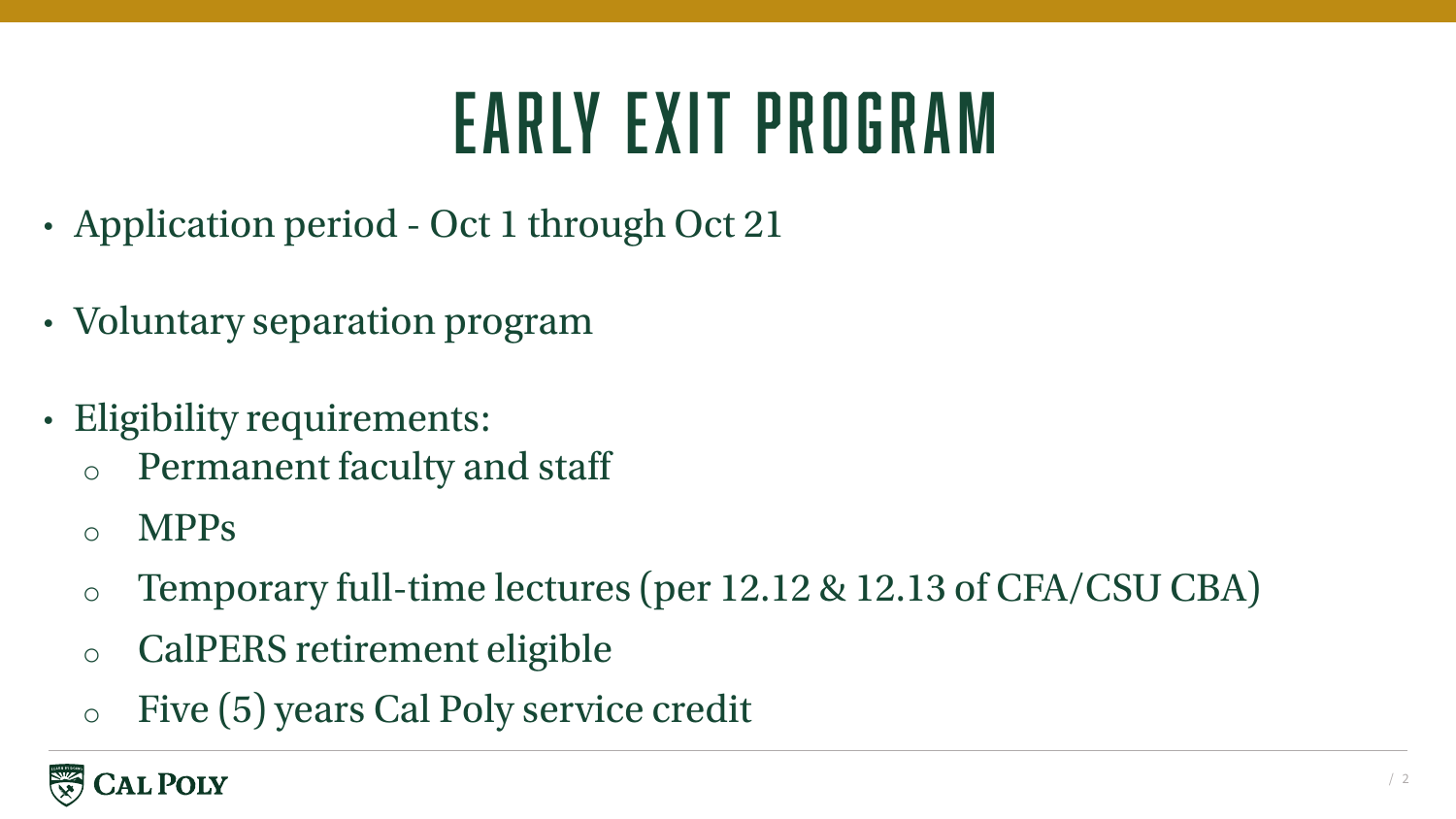# Early Exit Program (cont.)

- Severance:
	- $\circ$  Lump sum of six (6) month salary, or
	- $\circ$  Minimum of \$25,000 with maximum of \$60,000
- Separation date:
	- <sup>o</sup> On or before December 30, 2020
	- <sup>o</sup> Faculty/Staff Exceptions no later than end of Spring Quarter (June 12)
		- o Faculty require Dean, VP/Provost and President approval
		- o Staff require VP/Provost and President approval
- Applicable for state funded positions
	- Excludes Auxiliary (CPC, ASI)

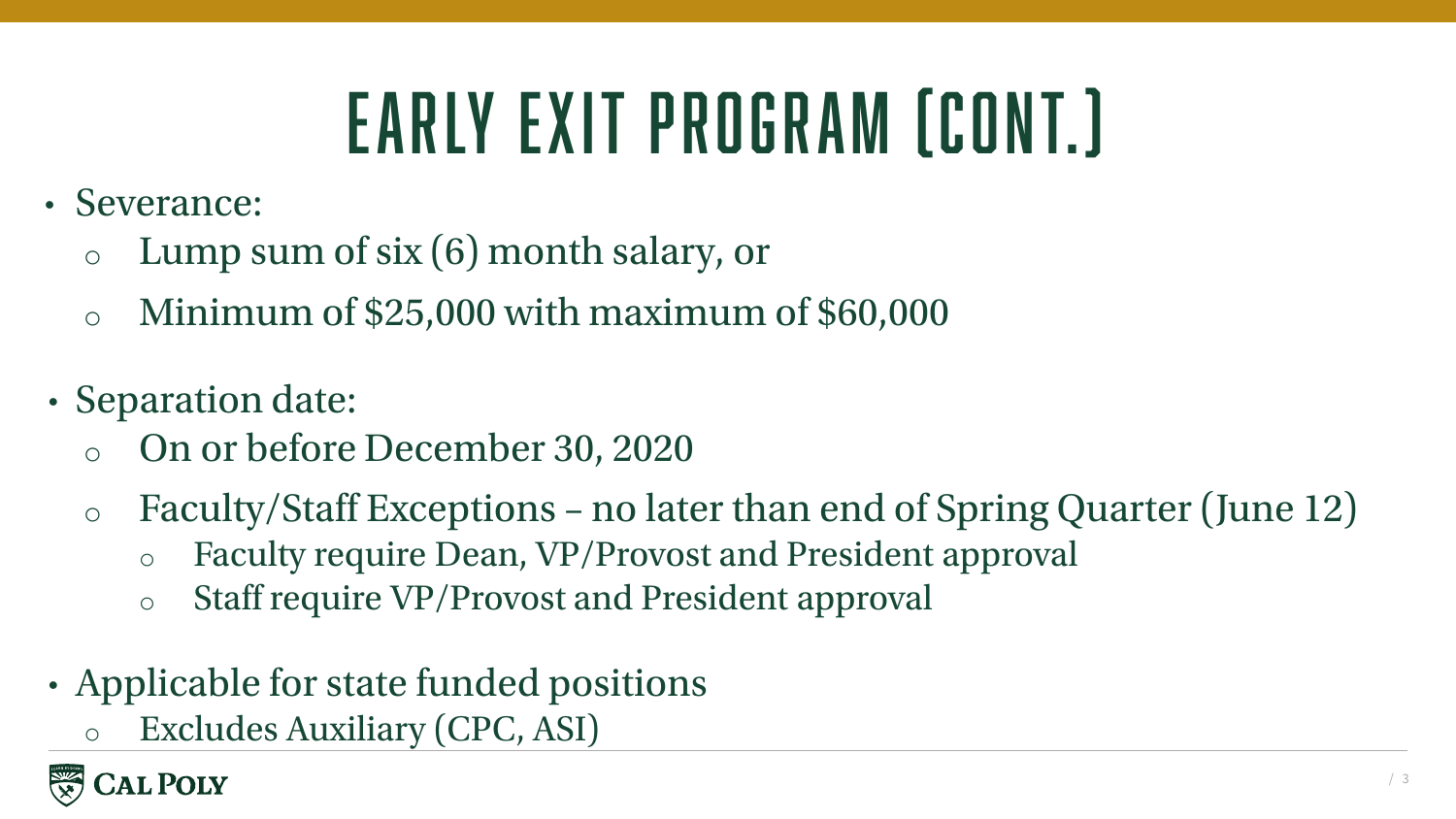### EEP Budget Process

- University funds will be used to assure that the program will be cost neutral to campus units for FY 2020-21
- EEP Budgetary Process:
	- Severance and vacation payouts will post to the employee's home department as required per our antiquated payroll system
	- A&F and Division Finance will reconcile expenses over FY 2020-21 budget, and transfer funds to cover departmental deficits
	- <sup>o</sup> Vacancy savings are temporary and will remain with the Division for the current fiscal year

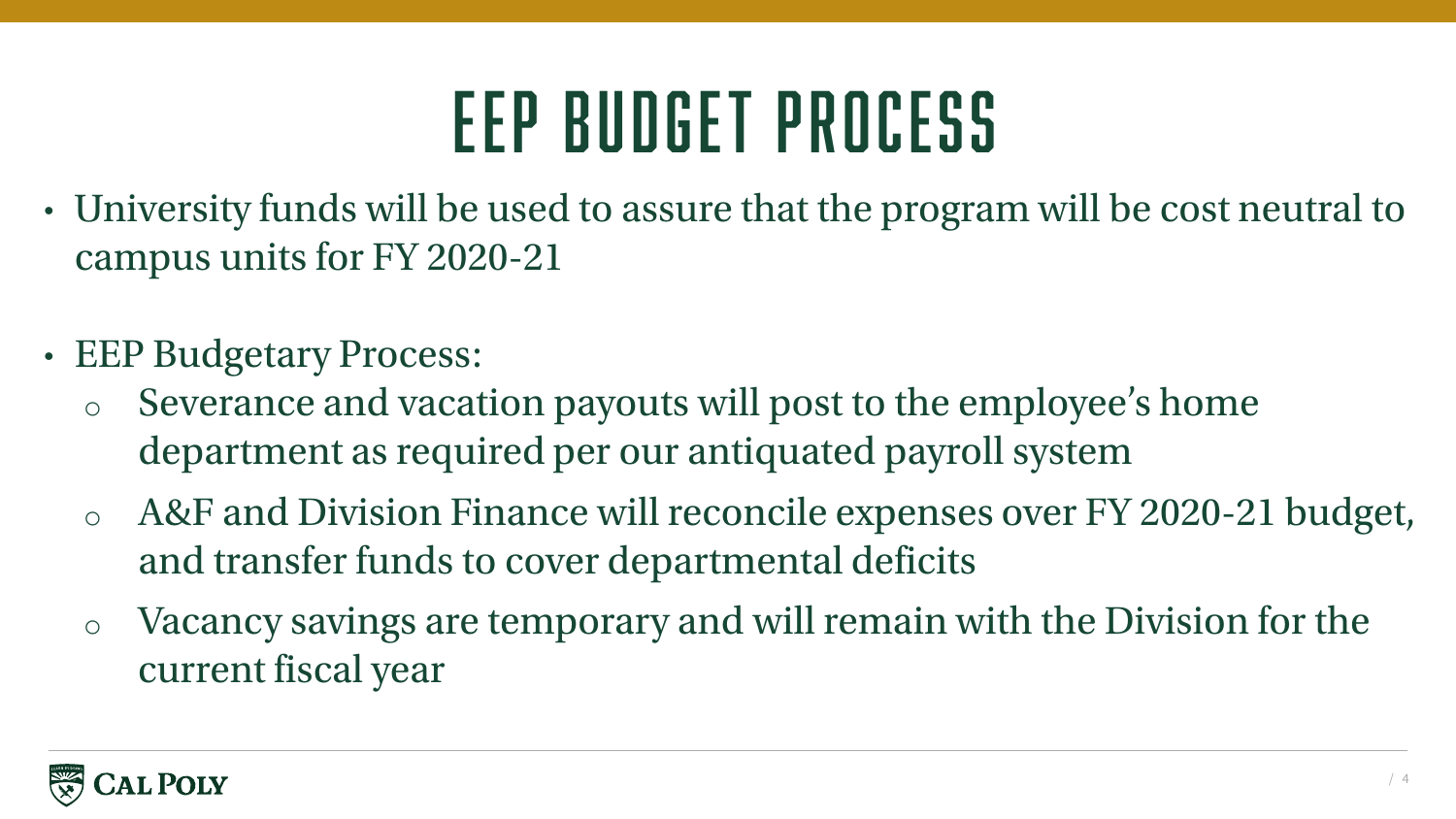## EEP Budget Process (cont.)

- Positions for backfill or rehire will be funded upon notification of approval from the Hiring Committee
- Redirection of salary to a different position will be treated as a request for a new position
- Positions for permanent reduction will be sent to University Budget and Fiscal Planning for inactivation
	- <sup>o</sup> On or before February 1, 2021

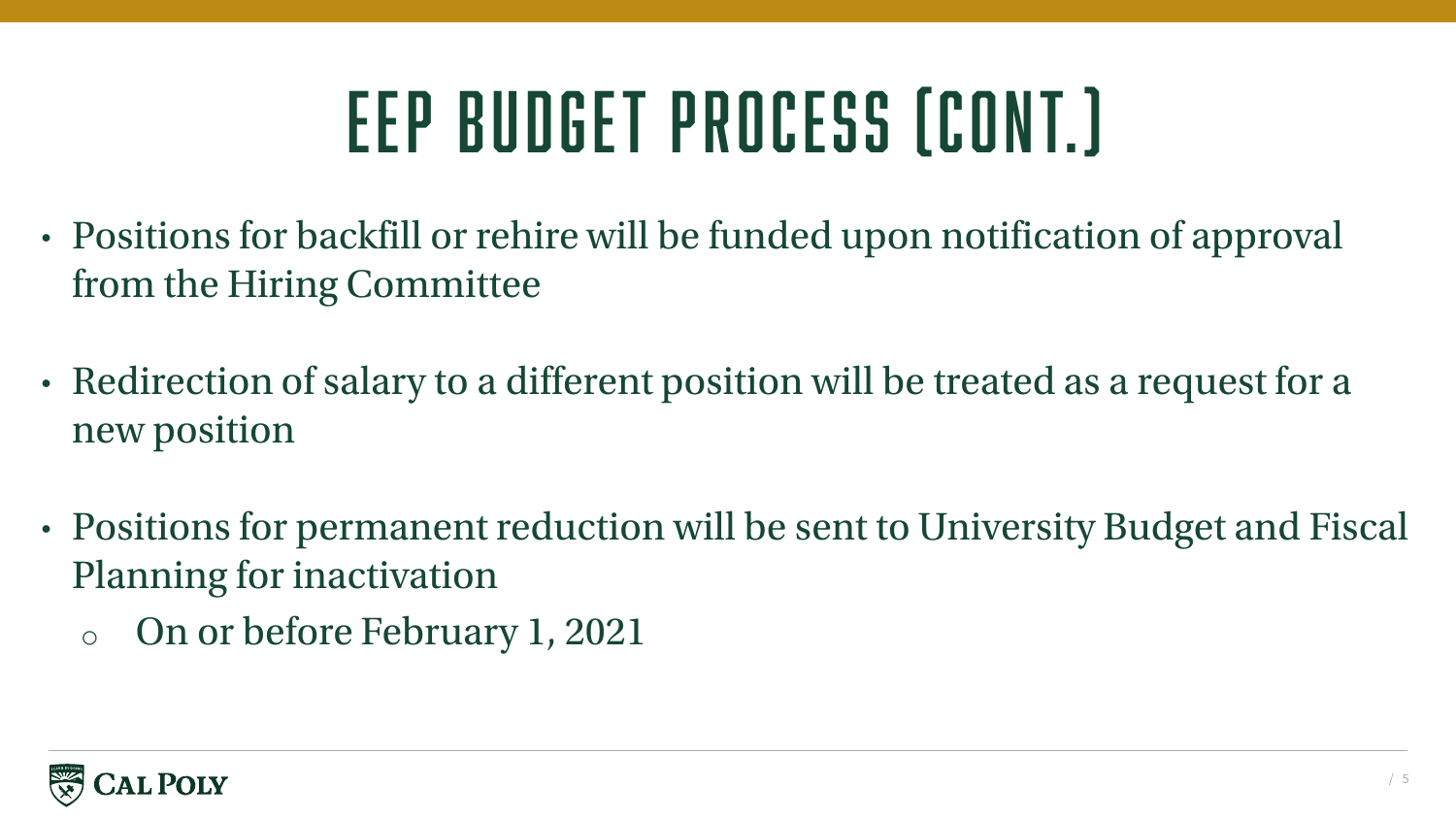#### EEP Appeal Process

- Once an employee receives communication from HR/AP, employees determined to be ineligible who believe that they met the eligibility requirement may appeal the disposition of their EEP application.
- To submit an appeal, employees should contact Human Resources for staff and management positions or Academic Personnel for faculty positions.
- Each appeal will be reviewed on a case by case basis utilizing the EEP Terms and Conditions as the binding document.